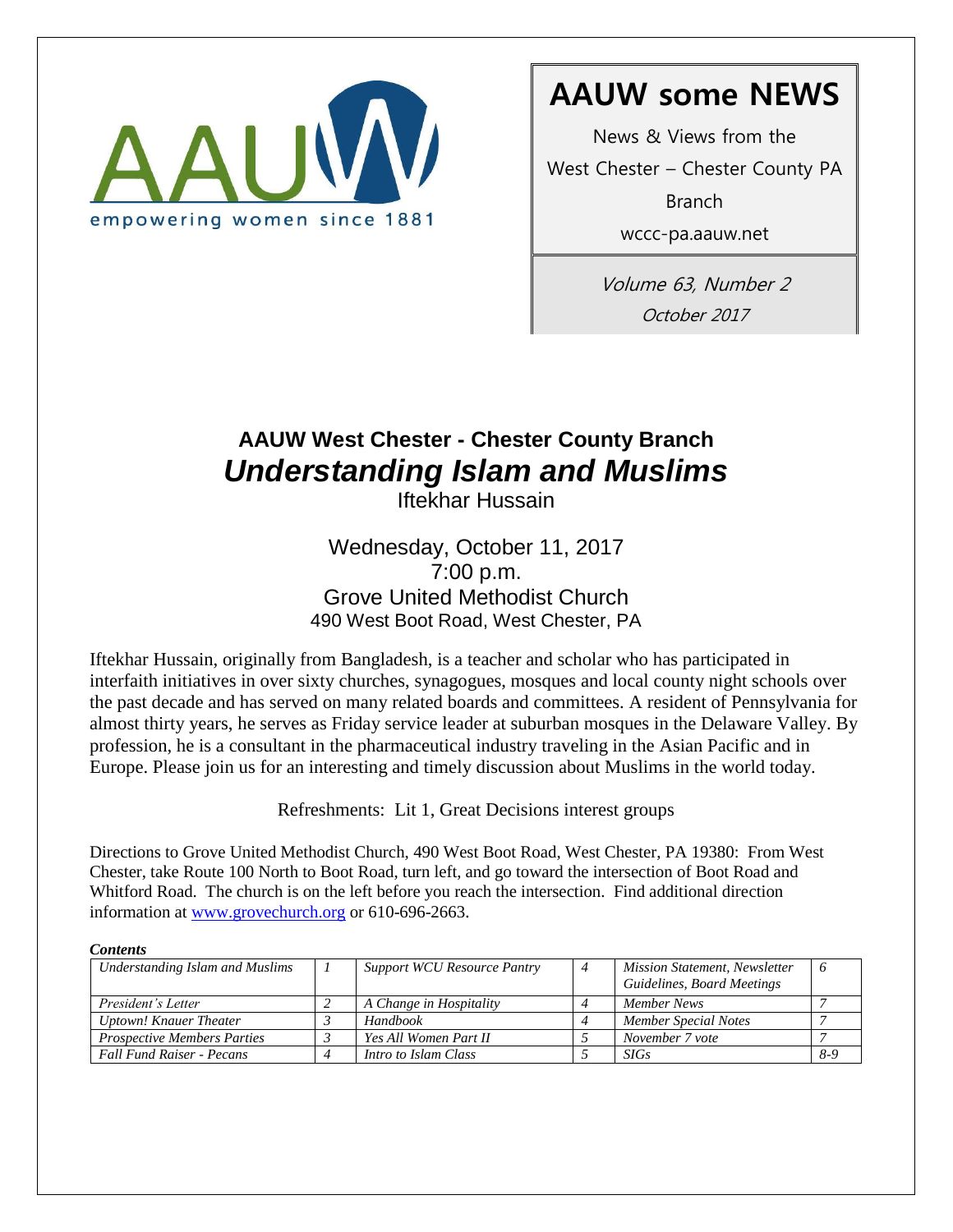### **Letter from the President**

How lovely September can be! I wonder when it will arrive. Presently, it's 85 degrees and the weekend is supposed to be even warmer. However, Barb Lathroum welcomed another granddaughter, Evelyn, and Fran Pierce became a first-time grandma to Clara, so September has indeed arrived for them in a delightful way! Here's to a wonderful October with *fall* weather!

On September 16, members shared their culinary talents at the Saturday brunch. We enjoyed the variety of delicious food as well as talking with friends after the summer hiatus. Angela Scully gave an enthusiastic overview of West Chester's newest theater venue, the Uptown! Knauer Performing Arts Center. We thank Mimi Jones and Terry Houle, our Program Vice Presidents, for arranging Angela's presentation. We would also like to thank Mimi and Anne Anderko for transporting supplies, arranging the tables, decorating them with pretty flowers, setting up the coffee and tea, and making sure everything was in order before the members arrived. They also cleaned up the room and packed the supplies when the brunch was over.

Considering the extra duties that many members take on, Barb and I hope to persuade a few members to form a hospitality committee to transport and replenish supplies. Each SIG group would still be responsible for contributing refreshments, setting up, and cleaning up. Although Barb and I volunteered to do the transporting, we would really appreciate others taking over this job. If you would like to help, please contact either of us and receive our everlasting gratitude.

The board met on Wednesday, September 6, to set our goals for the year. Our first goal is to increase our membership and to retain those who have joined. In June of this year, we had increased the number of members to 82. Unfortunately, due to a variety of reasons, many did not renew their memberships over the summer. Phyllis Dunn, our energetic Co-Vice President for Membership, is holding a series of Prospective Member Parties to help acquaint women with our branch, to meet some of our members, and to persuade them to join or, at least, come to a meeting. The first PMP was held on September 26 at Phyllis's house. The next PMP is on November 8 at the Avalon Restaurant in West Chester. There will be a "Happy Hour" at the restaurant before the branch meeting. Please invite

someone who may be interested in our branch and its activities to join you.

Our second goal is to address gerrymandering by supporting the Fair Districts organization. In conjunction with this effort, we will also support a Get Out the Vote initiative because it is important to elect legislatures who value fair districts as well as other issues important to women such as Title 9, Equal Pay, Voting Rights, and environmental and financial regulations. In addition, AAUW-PA has joined the Committee of 70, an independent, nonpartisan advocate for better government in Philadelphia and Pennsylvania, to address gerrymandering. A tool kit is being developed to encourage high school, community members, and community college students to use free software to draw their own district lines. AAUW-PA will supply money and planning help. Branches can participate by donating funds and supplying volunteers to run a "Draw the Line" event. Please consider helping with one of these projects. To participate, call either Peggy or Barb.

Sandy Alexander has been our Handbook Chairperson for seven years. The Handbook is an important communication tool and we thank her so much for her commitment to the branch. Sandy will take over as our website administrator, so she will continue to volunteer her time and talent. We are delighted that Dorothea Lavigne and Jenn Schultz have volunteered to take on the 2018-2019 Handbook. Please note that the January meeting date is Jan. 10, not Jan. 11 as stated in the handbook and the Feb. Brunch will be on Feb. 17, not Feb. 7. As two of Sandy's editors, we apologize to her and the membership for missing these errors.

At our September meeting, Anne Anderko spoke to the membership about the importance of the pecan sale this fall. Only a small portion of our dues benefits the branch, so we depend on fundraisers to support our activities and programs. Anne e-mailed an order sheet and passed out order forms at the brunch. She will take orders until October 20 and will deliver them at our November 8th meeting. Please contact Anne if you have any questions. Victoria Heimann will be managing other important fundraising activities later in the year.

Thank you so much for continuing to support our branch and its mission. Barb and I welcome your suggestions and your attendance at our board meetings held the first Wednesday of every month.

Peggy Staarman (**[peggstaar@verizon.net](mailto:peggstaar@verizon.net)**) Barbara Lathroum (**blathroum@gmail.com**)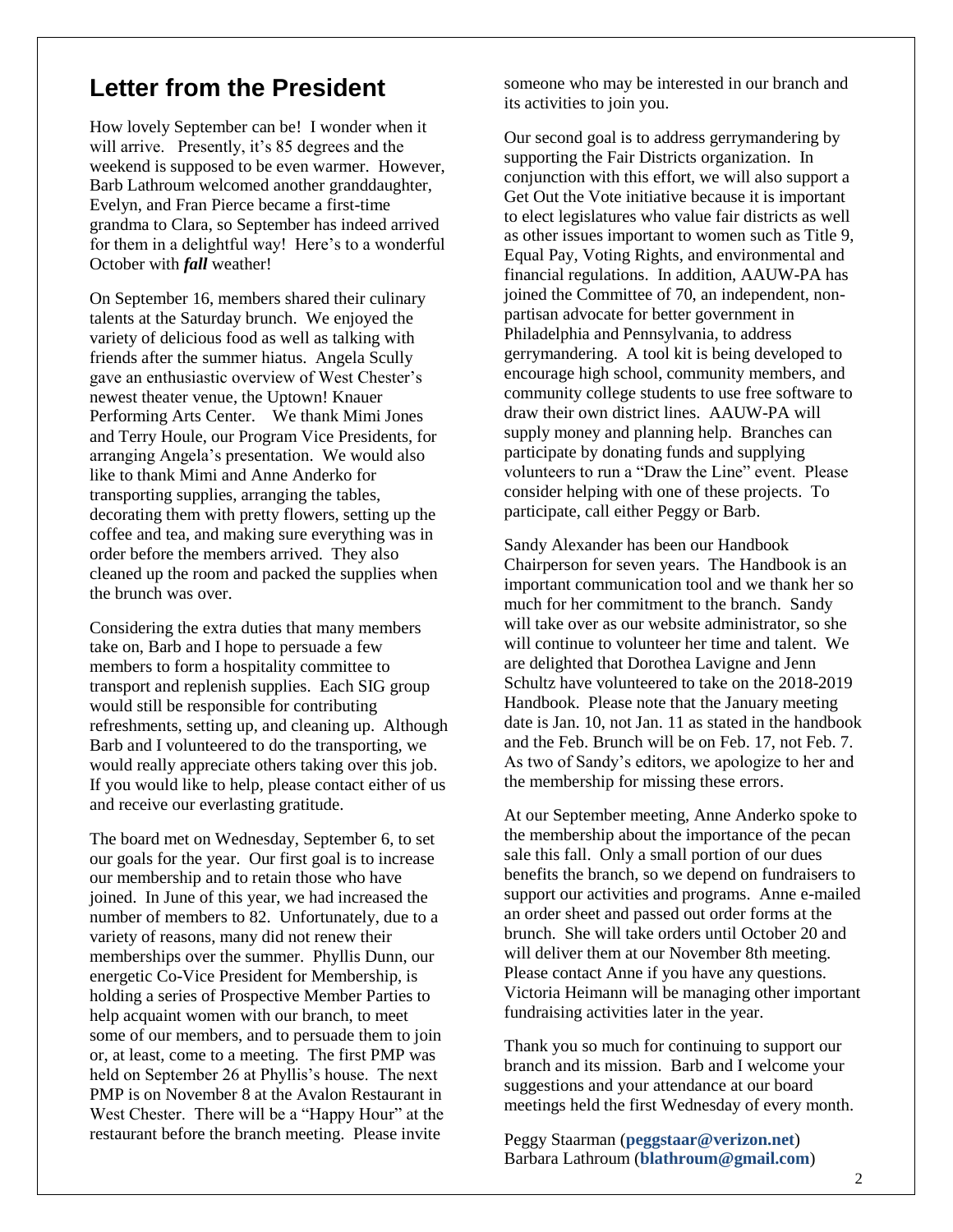## **Members Learned About Uptown! Knauer Performing Arts Center**

AAUW West Chester/Chester County chapter members gathered at the Grove Methodist Church on Saturday, September 16 for a pot luck brunch to start off the new year of events. Members heard from Angela Scully, Uptown! Theater's Executive Director, about the "most exciting seats in West Chester<sup>"</sup>

The Uptown! Theater is an alliance formed to promote cultural and civic experiences through theater, music, dance and film in West Chester. The theater is located in the Armory building, renovated at a cost of \$5 million and renamed the Uptown! Performing Arts Center in thanks for a gift from the Knauer family. Events are presented on the theater's three stages with performances from its Resident Companies and the West Chester Studio for the Performing Arts. Angela noted the high professional quality of the performances by the Resident Companies, five of which were founded by women. They include:

- Opera Tutti, featuring a variety of opera performances;
- Latin Programs, presenting singing, dance, plays and movies;
- Better Than Bacon, improv comedy shows;
- Jazz Cocktail Hour, featuring local and national jazz artists;
- Nickerson-Rossi Dance, contemporary/modern dance;
- Resident Theatre Company professional theater;
- Windish Music & Production live concerts; and
- WC Studio for the Performing Arts, providing children's classes and camps.

Since it opened in January, 8000 tickets have been sold, and 13,000 people have been in the building. Frequently programs sell out, for example, Spamalot, performed this past spring. Angela noted with enthusiasm that "something is happening there every day!" As an example, she distributed the schedule for September.

Angela pointed out that the Uptown! Speakers Series is held every third Tuesday, the venue is licensed for TEDx talks, and a classic movie series is held on Mondays. Space can be rented for

performances and events; there is a bar that has a liquor license and features craft and local beers and locally brewed whiskey and rum.

The organization is non-profit, and welcomes members. Please use the theater's website to learn about the schedule, the purchase of tickets, and other information; go to uptownwestchester.org.

Before joining Uptown!, Angela was the Executive Director of the Darlington Arts Center in Garnet Valley and Singing City Choir in Philadelphia, as well as holding other positions in the regions. In addition to her work with nonprofits, Angela is a self-taught artist whose work can be found in galleries and coffee shops around the Philadelphia area.

## **Introducing -- the "PMP"** *Prospective Members Parties*

*--Phyllis Dunn*

Do you have a friend or do you know someone who has voiced interest in knowing more about AAUW? If so, we now have the perfect venue to introduce them to our organization. Our *Prospective Members Parties* are just the right size to allow potential members to ask questions and casually get to know some of our current members. Just join us for any of the parties listed below.

November 8, 2017… *Happy Hour @ Avalon Restaurant,* followed by the Branch Meeting at 7 pm.

January 9, 2018... *Chat & Chew*... a Spaghetti Dinner!

\*Watch for updates on parties to be held in April & June

To attend any of these parties simply bring a potential member with you. We will limit the size, 12-15, so it stays intimate and conducive to building friendships.

To save a spot for you & your prospective member just email Phyllis Dunn at [dunn.phyllis@gmail.com.](mailto:dunn.phyllis@gmail.com)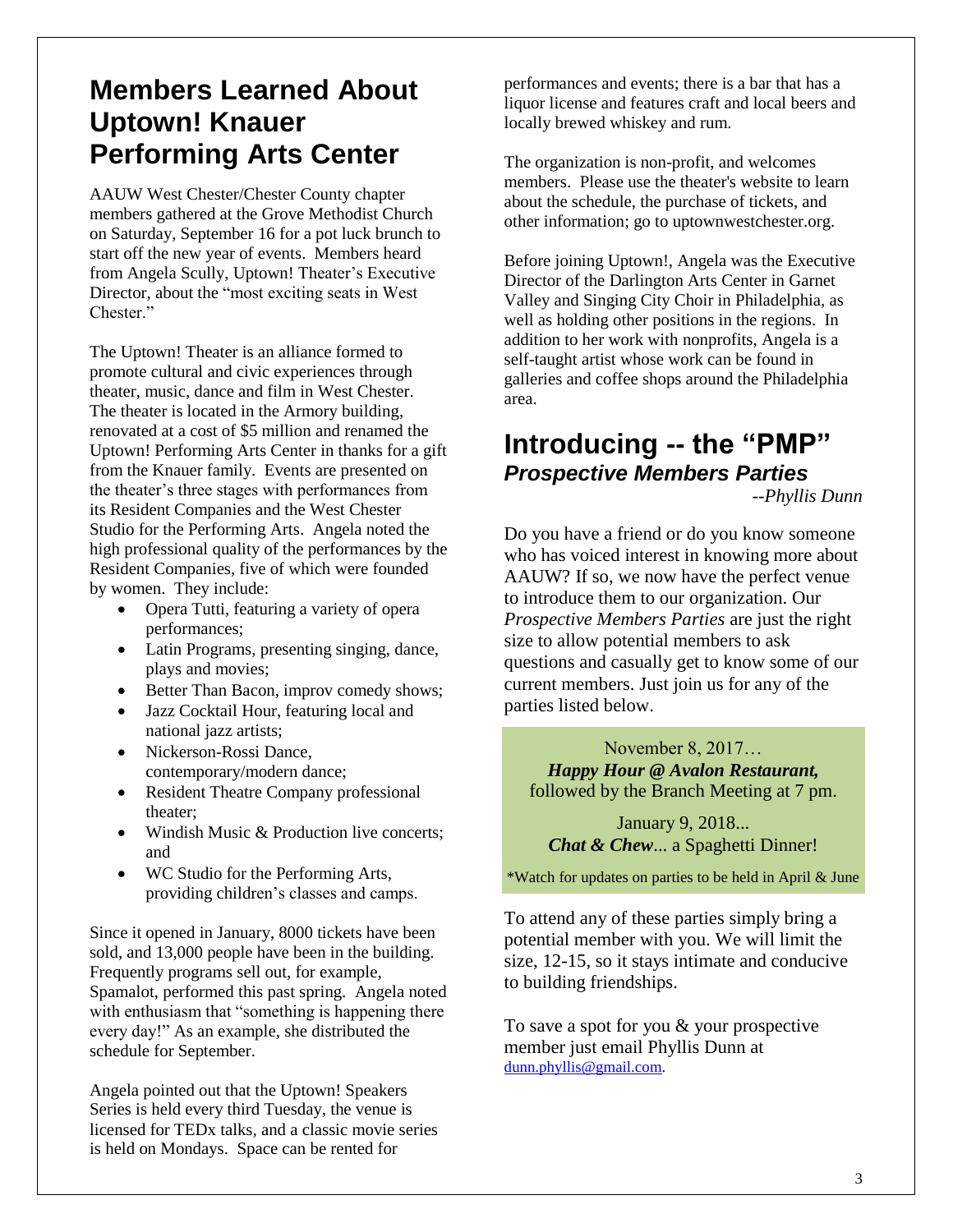## **Fall Fundraiser – PECANS – PECANS – PECANS!**

Our fall fundraiser is in full swing so please take a moment to order your pecans for yourself and holiday gift giving. We had to preorder the pecans based on what we sold last year. When they sell out, they are gone. Get your orders in early to get the best selection.

We will send out the order form again soon for anyone that may have misplaced the e-mail. Again, we encourage you to send the form to your friends and family. It really is a great product. If you have any questions, please email Anne at [ananderko@msn.com.](mailto:ananderko@msn.com)

As always, we appreciate your support. *Anne Anderko & Victoria Heimann*

## **Reminder: A Change in Our Meeting Hospitality**

Starting in October, refreshments are donated by members of interest groups. Lit I is contributing and setting up refreshments for the October 11th meeting, and cleaning up afterwards. This shouldn't be too burdensome, since many of us jump in to help out in this process and will continue to do so.

Leaders of SIGs, please communicate this change to your groups when you remind them about refreshments. Make sure two people will volunteer to come early. Either Peggy or Barb will also arrive early with the necessary coffee pots and other supplies. A checklist of duties for setting up and closing down the meeting will be taped to the boxes of supplies. We appreciate your help.

## **Support the WCU Resource Pantry**

*-- Eva Kaufmann* 

Our AAUW Chapter's Gateway to Equity Award winner this year is the West Chester University Resource Pantry, an organization that supports homeless students and lowincome mothers who are students at the University. Our support takes the form of monthly contributions to this worthwhile organization. Tori Nuccio, the director, says priorities are currently for the following items: *Personal Care:*

**Tissues** Women's deodorant Women's razors Tooth paste Paper towels Small bottles of laundry detergent

*School Supplies:* **Notebooks** 

#### *Also consider:*

Individually wrapped snack/on the go food, such as Granola bars, nuts, & breakfast bars

Gift cards to help cover some living expenses that have come up for these students in the past. Some good examples would be:

- Wawa for gas
- Bed, Bath, and Beyond: For cooking supplies, bedding, dorm needs, etc.
- **Target: cooking, attire, and any school** supplies we do not have
- Amazon: same concept as BB&B & Target but can also help with textbooks.

### **AAUW Handbook is Now Available in Print and Online!**

The Handbook is now uploaded on our website - [wccc-pa.aauw.net.](http://wccc-pa.aauw.net/) Click on "About Us" and then "Handbook" in the drop-down menu. The password is *aauwsome*. The printed Handbooks were also distributed at our first board meeting, Wednesday, September 6th, and at the brunch on September 16. Please pick up your copy at the next meeting if you haven't obtained it yet.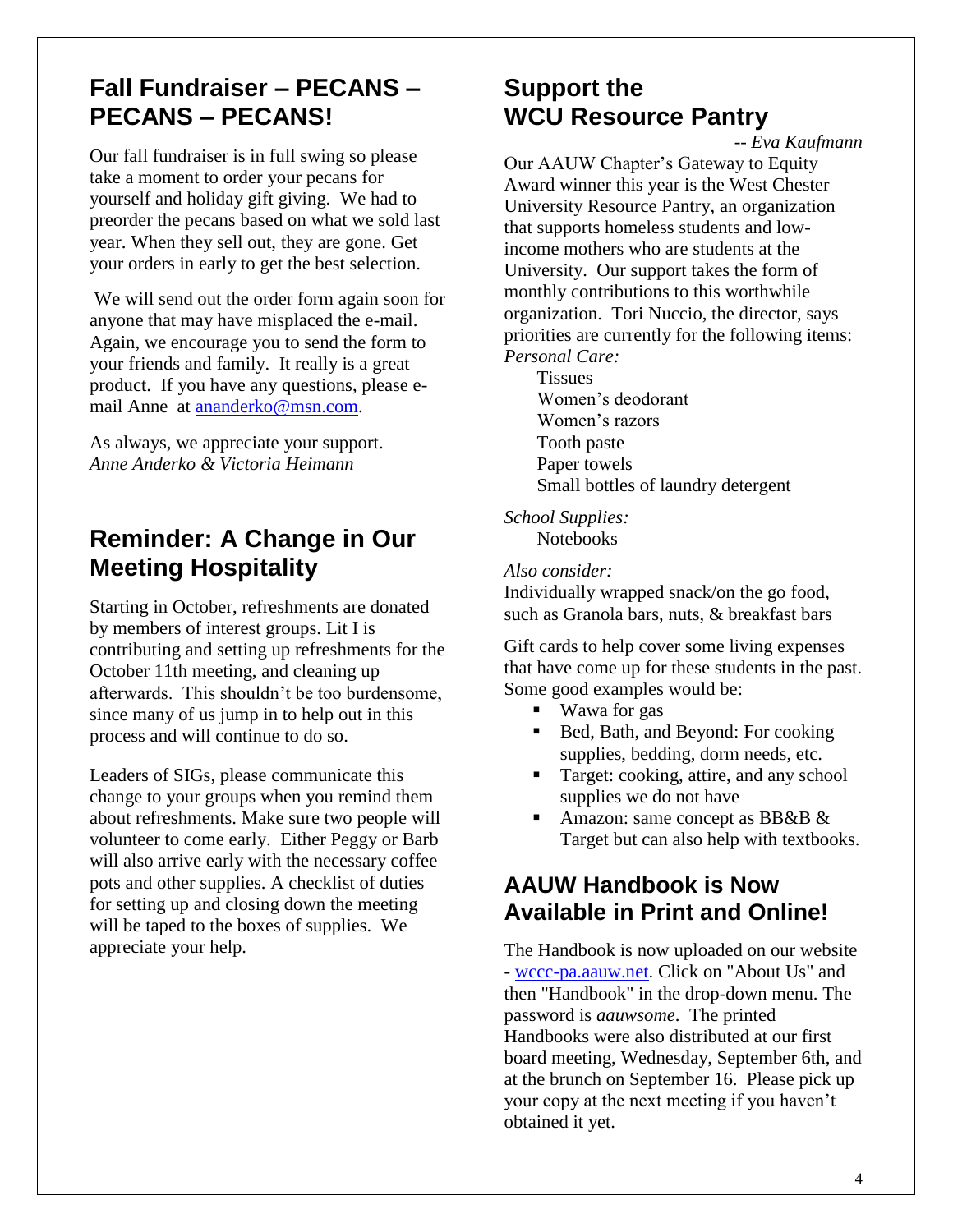## **Fund for Women and Girls "Yes, All Women!" Part II Scheduled**

Come and contribute to an important dialogue with women of all generations, discussing how we can work together during a period of history when we cannot afford to stand divided. The Chester County Fund for Women and Girls is holding a follow-up to their successful "Yes, All Women" event last spring. The forum will occur on Tuesday, October 17th from 5-7 PM at the First Presbyterian Church of West Chester, 130 West Miner Street in West Chester. To RSVP, call 484-356-0940 or email Maeve at [mkelly@ccfwg.org.](mailto:mkelly@ccfwg.org)



The conversations will be facilitated by Juliana

Mosley, PhD. The women attending the forum will discuss how women can leverage our commonalities rather than stand divided based on our differences. Cathy Palmquist raved about last spring's forum and encourages us all to attend.



Cathy Palmquist went to the first program that Fund for Women and Girls did on this subject, "Yes, All Women!", held last spring, and she reports it was awesome! "Do join us for Part II!" Cathy urges.

### **An Introduction to Islam and Muslims through History and Scripture: Evening class starting September 17**

*-- Arlene Rengert*

In 2007 and 2008 and again last fall this 10-week series of classes was offered at Grove Methodist Church, open to all with interest. Each time the room was full. It is offered again this fall, starting September 17. Islam and the Muslim culture are taught from historical and scriptural perspectives, with much active discussion. The course covers the foundations of the religion and the economic, political and cultural institutions that arose in Muslim societies. It covers the Golden Age of Muslim civilization and then its decline. Contemporary issues faced by Islam and Muslims will be covered toward the end of the course. A final unit will be the involvement of the U.S. in the Muslim world and its ramifications.

The class is held from 6:30-8:30 p.m. Sunday evenings in Grove's upstairs Zuschnitt Lounge, and people are encouraged to arrive between 6 and 6:30 for coffee and light conversation and to be seated for a prompt start at 6:30. Advanced registration is required. Call or email your registration to logistical coordinators Donna/Jerry Pyne and Arlene Rengert [\(610-696-2282\)](tel:(610)%20696-2282), or email toadultforum@grovechurch.org. Please provide your email address and phone at the time of registration. A confirmation notice with additional logistical information will be emailed to you the week prior to the class start.

This class is open to all with interest, so do feel free to share the opportunity with neighbors and friends.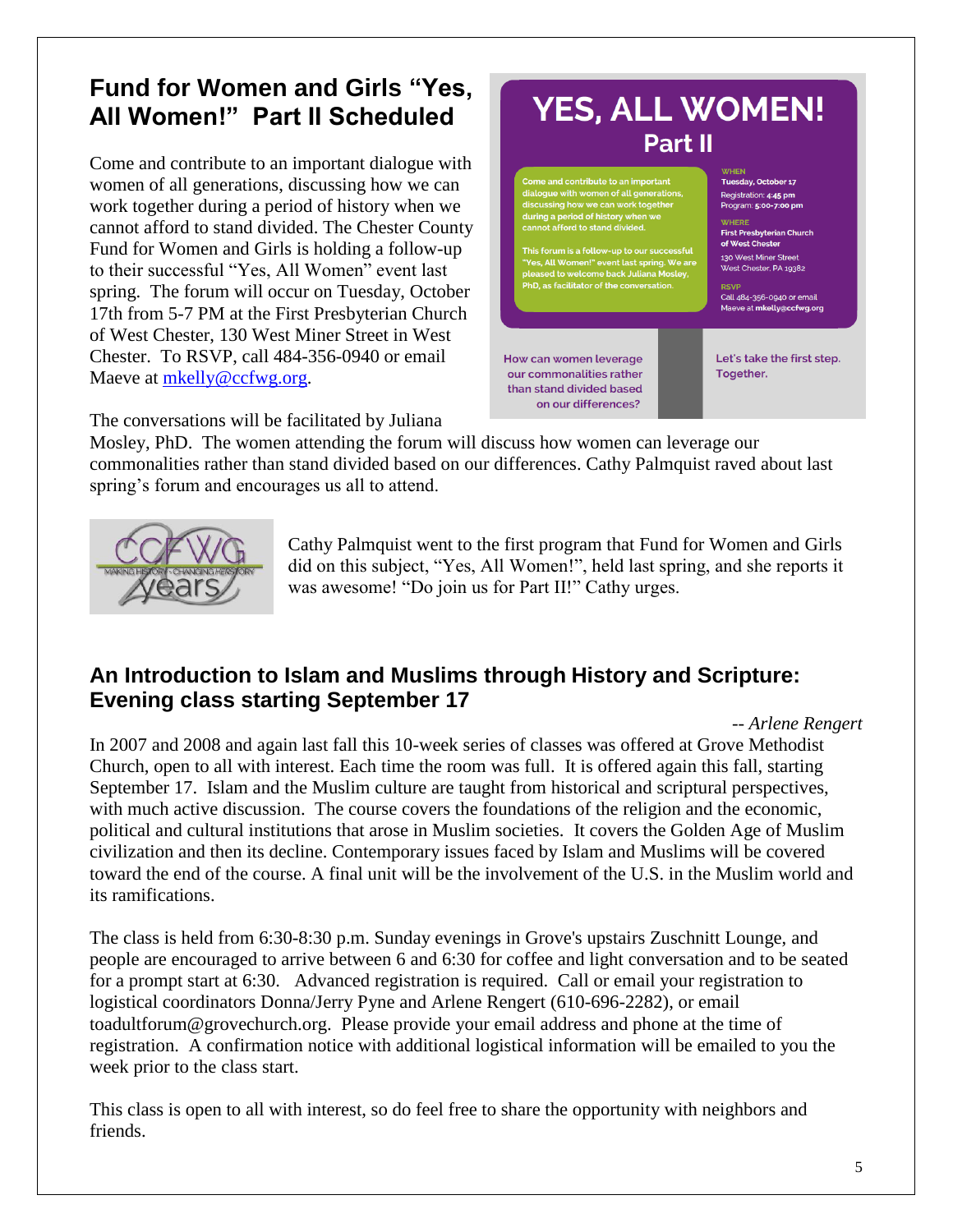#### *AAUW Mission Statement*

*AAUW advances equity for women and girls through advocacy, education, philanthropy, and research.*

| Norma George          | Newsletter Co-Editor             |
|-----------------------|----------------------------------|
| 610-872-7567          | ngeorge@cheyney.edu              |
| <b>Nancy Rumfield</b> | Newsletter Co-Editor             |
| 610-399-0388          | nrumfield@gmail.com              |
| Toni Gorkin           | Newsletter Co-Editor             |
| 610-363-7627          | tgorkin@comcast.net              |
| Newsletter email      | aauwsumnews@gmail.com            |
| Barbara Lathroum      | <b>Branch President</b>          |
| 610-321-9783          | blathroum@gmail.com              |
| Mimi Jones            | <b>Program Vice-President</b>    |
| 610-269-9162          | Danandmimi1@verizon.net          |
| Peggy Staarman        | <b>Membership Vice-President</b> |
| 610-269-4866          | peggstaar@verizon.net            |
| Eva Kaufmann          | Secretary                        |
| 610-793-3809          | ekaufmann1@gmail.com             |
| Anne Anderko          | <b>Financial Officer</b>         |
| 484-885-4943          | ananderko@msn.com                |
| <b>Branch Website</b> | wccc-pa.aauw.net                 |

#### **Guidelines for** *AAUW some*

1. Deadline for articles is the  $10<sup>th</sup>$  of the month prior to publication – e.g., October 10, December 10, January 10, etc.

2. Board will develop outline/plan for newsletter.

3. Copies of each newsletter article must be sent to the President and the President Elect.

4. Articles should be less then 340 words (1 column in 12 pt.) and sent as .doc (Word) files whenever possible.

5. Program information should be available for publication in the month prior to the event.

6. SIG information should be specific (when, where, leader, contact info., program or book).

7. Photos should be sent in .jpg format and should be the best quality possible. Leave cropping to the editors when possible. Be sure to provide names of the people and description of the happening in the photo.

8. Editors must keep newsletter to 10 pages or less (5 printed front and back).

9. Editors must consult with President or designee if newsletter is too long.

10. Editors and President will determine number of copies to be printed.

11. Board will review and decide list of Friends who receive printed copies.

12. The newsletter should go to the printer by the 25th of the month. Copies should include the Circulation Manager, Person who distributes the e-mail version, and, if requested, other named designees.

#### **Board Meetings**

Board meetings are held on the first Wednesday of the month, starting October 4, then November 1, etc. They are held from 7:00 to 9:00 p.m. Meetings are at West Chester University in Room 257 of the Sykes Student Union Building at 110 W. Rosedale Ave., West Chester, except for the January 3 meeting, which will be held at Grove UMC. Any other change of meeting location will be announced as needed.

*Interested in submitting an article or have information to share?*

#### *We need your News!*

The co-editors of *AAUWsome News* are delighted to bring you this issue of the newsletter, but … *We continue to need input from members!!* Please send *articles* as Word documents. Forward your news articles to the *gmail account:* [aauwsumnews@gmail.com,](mailto:aauwsum@gmail.com) indicating the topic and month in the subject box and cc the President. This is a shared account, so the co-editors can access your email and keep their work or personal mailboxes from getting filled. It also makes collaborating easier.

Remember that articles for a given month of the newsletter are due on the 10th of the preceding month*.* Please provide all necessary information with your submission.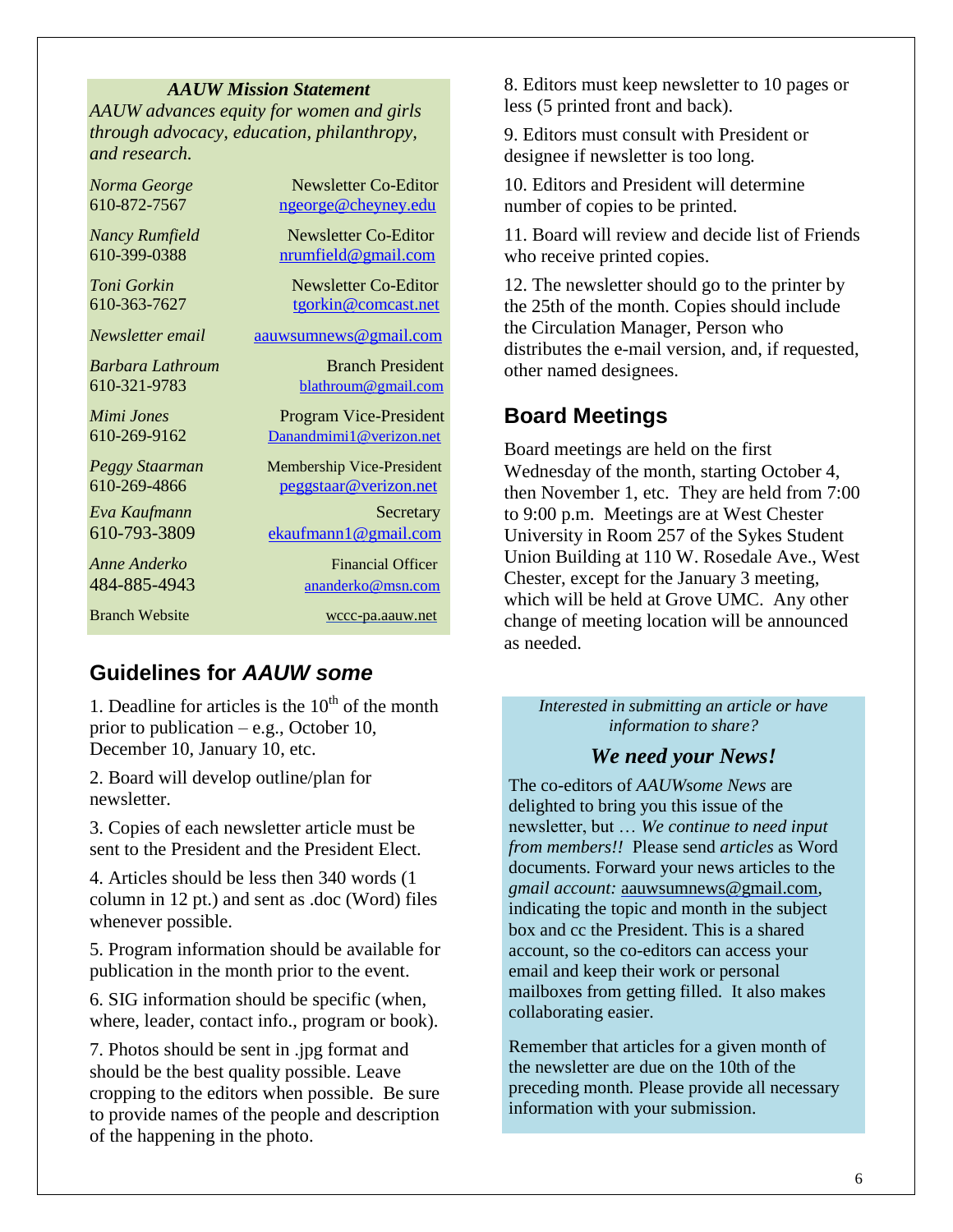#### **Two Minute Activist**

Don't forget your commitment to be a frequent *Two Minute Activist*. Make your voice heard in Congress regarding education, economic security, and civil rights. Using our website (under AAUW Links) is so easy!

Note: AAUW (and numerous other organizations we may belong to, such as National Audubon Society and Sierra Club) are making it easy to send letters to your senators, using links on their websites and pre-authored sample letters expressing opinions about issues at the forefront today. Be sure to check the websites of your favorite organizations.



Reminder: The AAUW Action Network (AAUW Action Network [advocacy@aauw.org\)](mailto:advocacy@aauw.org) continues to send out statements about the legislation under consideration in Congress. Read the President's Letter, at the beginning of this newsletter, for examples of National and AAUW-PA priorities. The Action Network statements explain how each piece of legislation impacts the interests of women and girls. You are encouraged to read these emails or read the statements on the AAUW Action Network website and contact your representatives accordingly.

### **Membership News**

Welcome new and renewed members! I am looking forward to seeing all of you at the first meeting in September. We are grateful for your membership and hope you will participate in the incentive programs to introduce new members to our AAUW branch. If you have any questions please contact me, *Patricia Schultz* at [pls@patriciaschultz.com](mailto:pls@patriciaschultz.com) phone: 610-436-9752

## *Membership Outreach*

Your Records with the National Association can be accessed by contacting: --Helpline Phone (800) 326-2289 or

--Internet and email: The website for national AAUW is http://www.aauw.org/. You'll need your membership number, which can be found on the address label of the Association publication (Outlook).

### *Member Special Notes*

*The newsletter editors continue to include news about our AAUW chapter members in this newsletter.* 

Many of our members are involved in other projects that also support women's issues, support our community, or express their passion and creativity. This is an opportunity to tell us what you are doing, and where appropriate, to share involvement. Please see the *AAUW some* guidelines for sending your articles and information to the newsletter's gmail account --aauwsumnews@gmail.com.

### **Prepare for Upcoming November 7th Election**

Many AAUW Branch members have been active in support of the upcoming November 7<sup>th</sup> election, canvassing, providing biographical information about candidates, and supporting voter registration.

One note: On November 7th, 2017, there will be ballot question [HB 1285 Constitutional](http://www.legis.state.pa.us/cfdocs/billInfo/billInfo.cfm?sYear=2017&sInd=0&body=H&type=B&bn=1285)  [Amendment Homestead Exclusion](http://www.legis.state.pa.us/cfdocs/billInfo/billInfo.cfm?sYear=2017&sInd=0&body=H&type=B&bn=1285) that would amend the Pennsylvania Constitution, clearing the way for legislators to eliminate property taxes for homeowners. Voters should consider carefully how they vote on this ballot question. While it sounds good in theory, getting rid of property taxes would strip vital funding from school districts, police, and fire companies. The state funds a little over 40% of any given school district's budget. That leaves local communities to make up for what the State doesn't provide. Without a way to raise taxes, school districts won't be able to meet the educational needs of their community. For more information see website

[https://actionnetwork.org/campaigns/november-7th](https://actionnetwork.org/campaigns/november-7th-ballot-question-vote-no?source=direct_link)[ballot-question-vote-no?source=direct\\_link.](https://actionnetwork.org/campaigns/november-7th-ballot-question-vote-no?source=direct_link)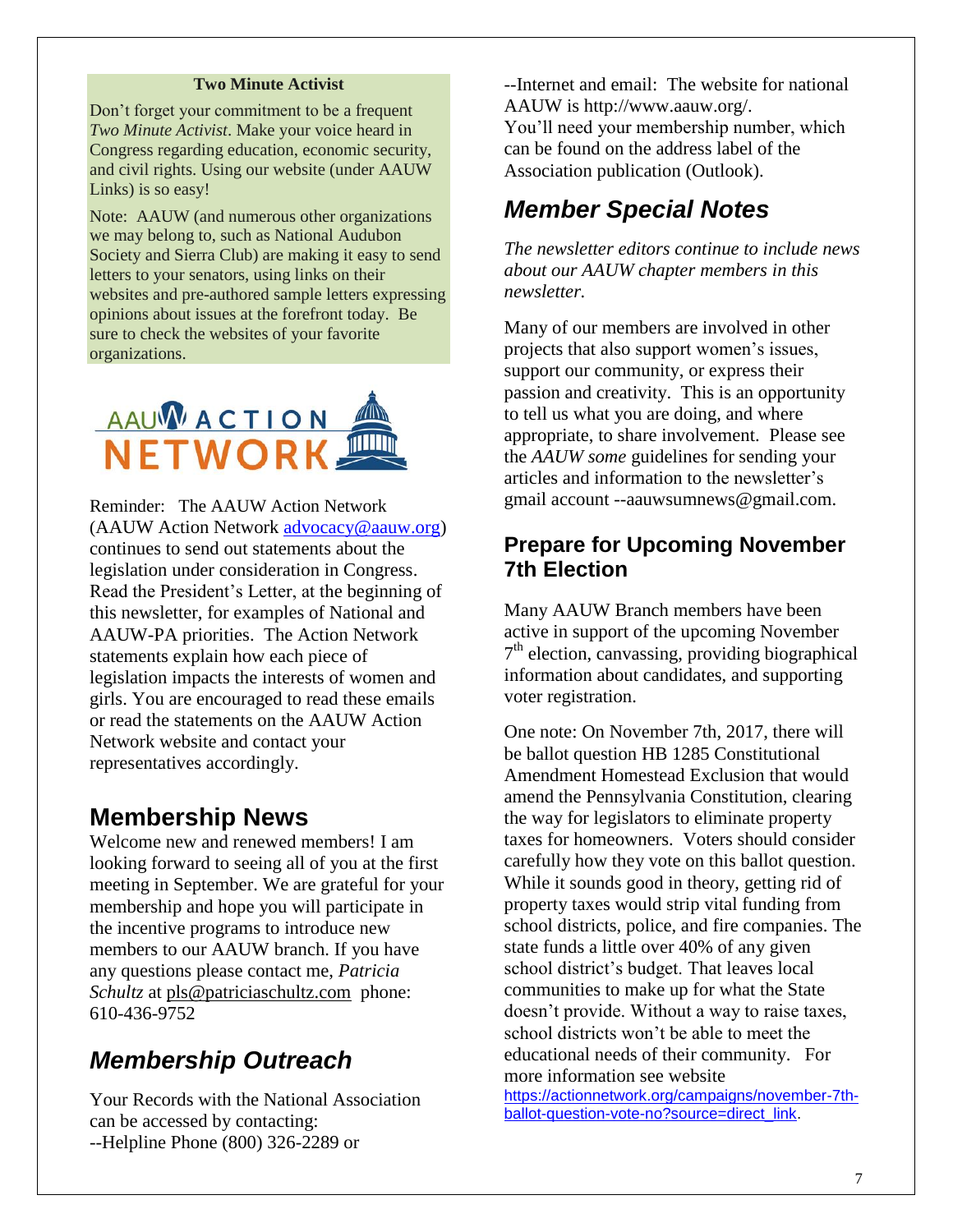## **Special Interest Groups**

### **Women's Social Bridge**



The AAUW Chester County-West Chester Branch Women's Social Bridge meets once a month at 1:00 p.m. for two to three hours of friendly bridge. If there is one table, we play party bridge; if there are two or more tables, we play contract bridge. We meet at a member's home; locations are sent in e-mail reminders each month. All are welcome!

Remaining dates for 2017 are: October 20 November 17 December 15

To have your name added to the e-mail list, contact Sandy Alexander at [frau.salexander@gmail.com.](mailto:frau.salexander@gmail.com)

#### **Couples Bridge**

A chair is needed. Please contact Barbara Lathroum [blathroum@gmail.com](mailto:blathroum@gmail.com) if interested.



#### **Book Groups:**

*AAUW branches are known for their book groups, and membership in a group often encourages continuing membership. The West Chester-Chester County Branch currently has two book discussion groups meeting in the day and in the evening at different times of the month.* 

#### **LIT I: Daytime Literature Group –**

*Fiction & Nonfiction Book Group- Kay Phillips*[khp65hp@verizon.net](mailto:khp65hp@verizon.net)

In September, Fran Sippel-Wetmore led us in a stimulating discussion of *Dead Wake*. We sat outside on Carla Grot's beautiful patio while we discussed the ramification of the sinking of the Lusitania. On October 16th at 1:00 p.m. we will gather at Elaine Burgess's house to discuss *Stoner* by John Williams, a New York Review Book that has been described with many superlatives including a statement "The most beautiful book in the world" and almost "a perfect novel." Carla Grot will lead the discussion.

Please call Elaine at [1-717-768-0706](tel:(717)%20768-0706) to let her know whether or not you will be at her house. Do join us as we travel through a colorful autumn day to Elaine's. Call Kay Phillips, Chair, if you would like to carpool.

The chosen books for the rest of the year are: *Between the World and Me, Bears in the Street, Hillbilly Elegy, Just Mercy, Ordinary Grace,*  and *The Other Einstein.* Additional information about these books can be found on our website. Questions? Call or email Kay Philipps, Chair, at (610) 399-0697 or khphilipps@verizon.net.

### **LIT II: Evening Literature Group – Literature II - Fiction & Nonfiction Book Group –**

*Jean Speiser -* [JeanSp@gmail.com](mailto:JeanSp@gmail.com) Lit group II always meets on the third Wednesday evening of the month.

On October 18 we will read *News of the World*, by Paulette Jiles. Jean Speiser will lead the discussion; we will meet at the home of Donna Eaves.

On November 15 we will discuss *Drift: the Unmooring of American Military Power*, by Rachel Maddow. Peggy Staarman will lead the discussion, at the home of Carol Zabriskie. If you want more information please get in touch with Jean Speiser (JeanSp@GMail.com).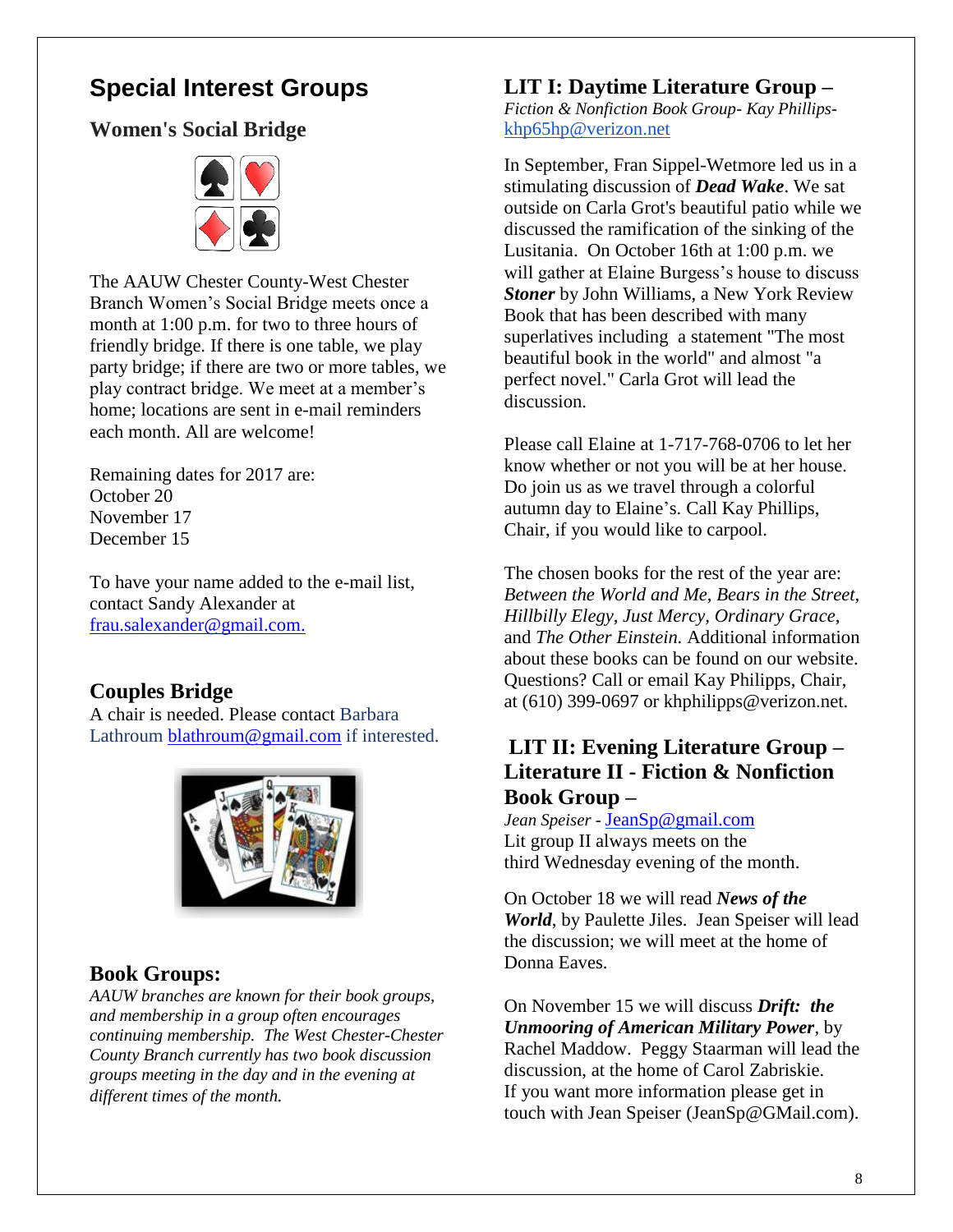### **FIG (Food Interest Group)**



This group dines around either at a member's home or at a restaurant. The group usually meets on a Saturday for dinner or Sunday for brunch on a monthly or bi-monthly basis. Couples (unless otherwise specified) and singles, as well as new members, are welcome.

We are looking for members who would like to host or plan a meal at a restaurant in the upcoming months. Please contact Donna Eaves if you are interested.

#### **Great Decisions**

For information contact Jacky Page at 610-359- 9887 or [jacquelinepage9@gmail.com](mailto:jacquelinepage9@gmail.com)

### **TIG (Travel Interest Group)**

The Travel Interest Group is composed of members and their guests who like to go to interesting places and often enjoy a meal together before or after. We usually do something 7 or 8 times a year.

Also, please contact Barbara Lathroum if you want to be on the list for future events. Being on the list does not obligate you to attend any trips. Anyone is welcome to coordinate an event or trip they are interested in. Examples are historic house tours, museums, interesting collections (e.g., we enjoyed a collection of women's costumes in  $19<sup>th</sup>$  century Chester County at the Chester County Historical Museum).

### **Needlework Group:**

This group includes all forms of needlework – *knitting, crochet, embroidery, applique, quilting, needlepoint* and any other needlework members would like to share. The group will meet on the last Friday of the month; time and location will be emailed. Contact Barb Lathroum if interested.